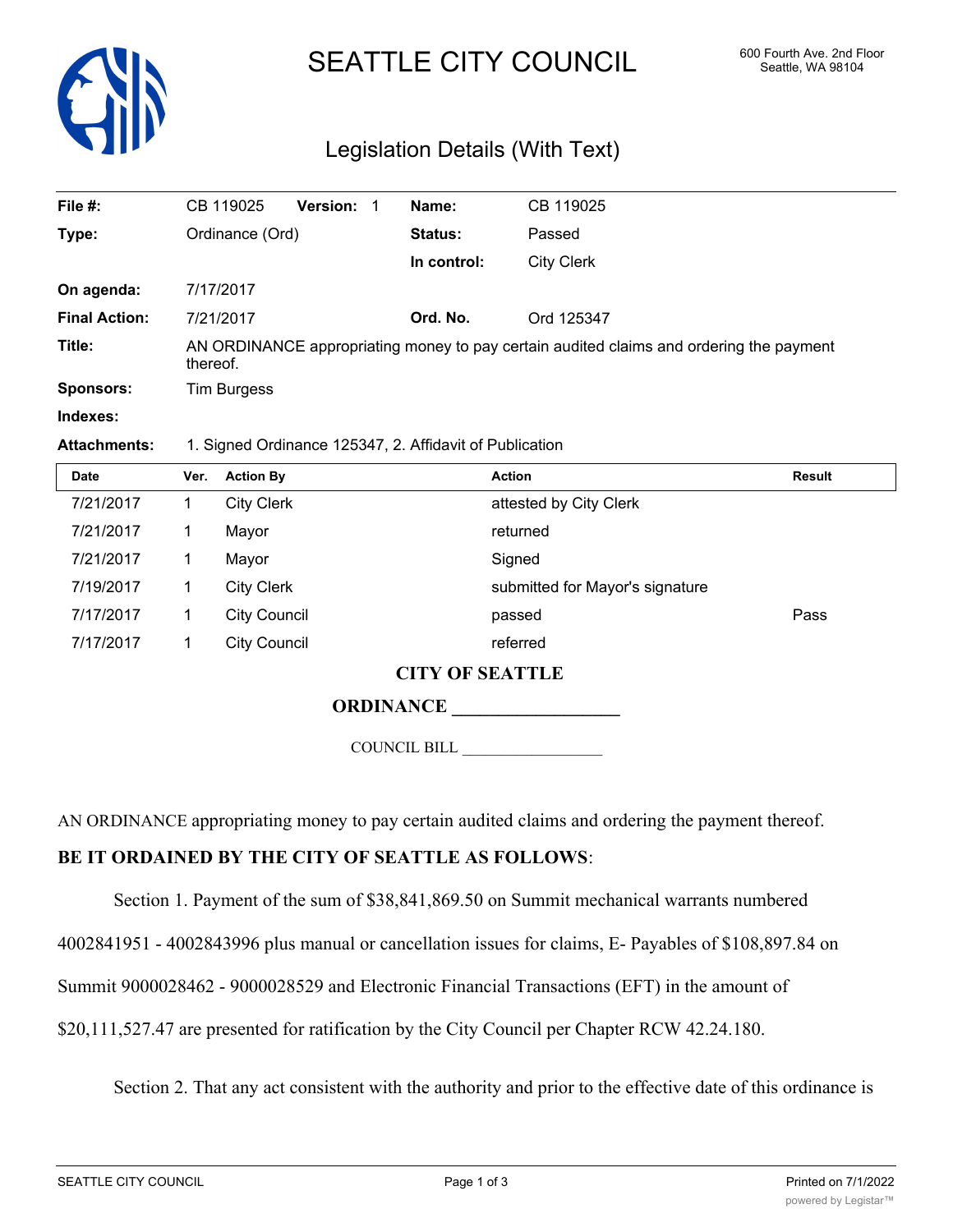hereby ratified and confirmed.

Section 3. This ordinance shall take effect and be in force 30 days after its approval by the Mayor, but if not approved and returned by the Mayor within ten days after presentation, it shall take effect as provided by Seattle Municipal Code Section 1.04.020.

Passed by the City Council the \_17th\_ day of \_\_\_July\_\_\_\_\_\_\_\_\_, 2017, and

Signed by me in open session in authentication of its passage this

 $\_17th\_$  day of  $\_$  July $\_$  , 2017.

President \_\_\_\_\_\_\_\_\_\_\_\_\_\_\_\_\_of the City Council

Approved by me this \_\_\_\_ day of \_\_\_\_\_\_\_\_\_\_\_\_\_\_\_\_\_\_\_\_, 2017

Edward B. Murray, Mayor

Filed by me this day of  $\qquad \qquad$ , 2017.

Monica Martinez Simmons, City Clerk